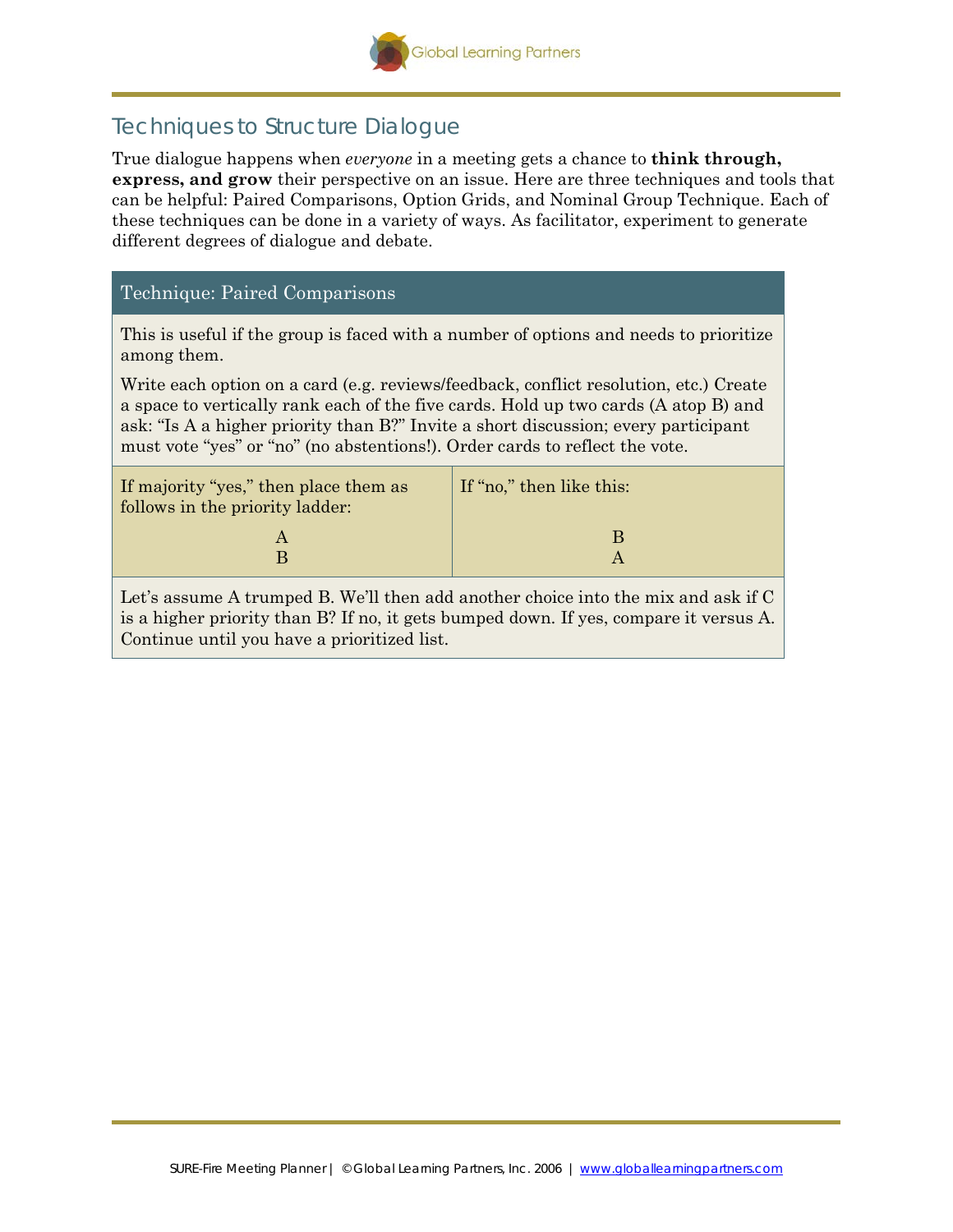

## Technique: Nominal Group

This is useful when the group needs to prioritize among multiple options.

Create a master chart on which you will document colleague's collective order of priority among the options. Number of rows = number of people ranking, plus final row for total.

Ask each person to privately rank the options in order of priority. The ranks = the number of options (i.e.  $low = 1$ , high  $= 4$  if you are discussing 4 options). Make sure all agree on what is meant by "priority" in this case. Then, review the options one at a time, inviting comments from the group (i.e. Who thinks this is high priority and why?). Go through all options, with discussion and follow with a collective ranking (publicly or privately).

| Endition |                |                 |                |                |  |  |  |
|----------|----------------|-----------------|----------------|----------------|--|--|--|
| People   | Option 1       | <b>Option 2</b> | Option 3       | Option 4       |  |  |  |
| Val      | $\overline{4}$ | $\overline{2}$  | $\mathbf{1}$   | 3              |  |  |  |
| Peter    | $\overline{4}$ | 3               | $\mathbf{1}$   | $\overline{2}$ |  |  |  |
| Jeanette | 3              | $\overline{4}$  | $\mathbf{1}$   | $\overline{2}$ |  |  |  |
| Karen    | $\overline{2}$ | $\overline{4}$  | 3              | $\mathbf{1}$   |  |  |  |
| Marian   | 3              | $\overline{4}$  | $\overline{2}$ | $\mathbf{1}$   |  |  |  |
| Peter N. | $\overline{4}$ | 3               | $\overline{2}$ | $\mathbf{1}$   |  |  |  |
|          | Total: 18      | Total: 20       | Total: 10      | Total: 10      |  |  |  |

In the case below, the group would probably want to dig further into options 1 and 2 – but could safely take 3 and 4 off the priority list for now.

Example